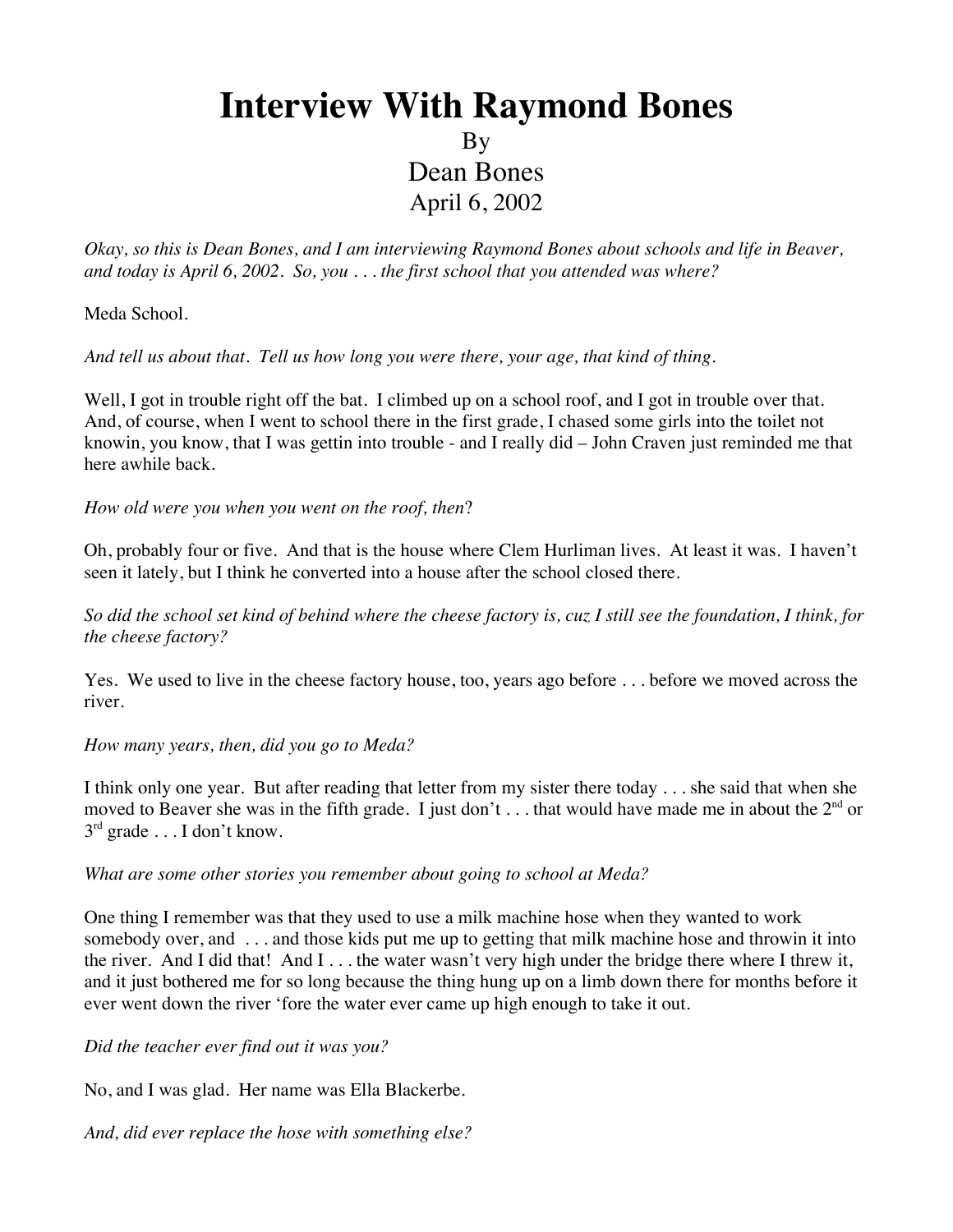I never followed her around to find out. I don't really know if she did, but . . . she probably did.

## *About what time . . . what year was this about?*

Well, I don't really know. I was born in 1923. I would say I started school at five years of age . . . so about 1928 . . . I'm not sure. But now Wilma Dunn, who still lives down there, gave me a picture of the students, and I still have it somewhere, I just can't find it. And she knows a lot about that school.

#### *So can you describe the school? Do you remember what it looked like, the building?*

Well, not really that much, but . . . that's been so many years ago. But I can remember lots of different kids being there . . . the Reddekopp kids. And I can remember Chuck Phelps who had his hand cut off by his sister there one time. They lived up on the Bodyfelt place, there.

## *Okay. Any other families that you remember at the time at Meda?*

The Reddekopp kids . . . they only went to school when they wanted to. They, they, they never had any set days to go to school. If they could go to school and then just take off and go home, that was fine with them. And there was quite a group of them Reddekopps.

*So, okay, the building . . . did it have one room? Is that what I read?*

No, it had two . . . oh, oh, that . . . yes, it did have one room.

## *And bathrooms, what about them?*

I don't even remember. . . they were all outside bathrooms. That's where I got in trouble . . . chasing one of those girls there . . . some girls inta a outside bath . . . toilet actually.

#### *How did you get to school?*

Walked! And it was a long walk for us. But I remember, you know, one time my dad pickin us up . . . and Mom had just bought 'em a car . . . a model T. And I swear to this day it had one door on one side and two doors on the other. And I can still remember them stoppin' to pick up my sister and I. We were walkin' home. Down by the bridge was where they picked us up.

*So, I remember you telling a story about you and your sister riding in a car when you fell out. Was that about this time or was that another time?*

That was before this. Up, up north of Tillamook.

*And you were about how old?*

Probably four. Just old enough that my sister said, "Mom, Dad fell out . . .uh. . . Ray fell out." (laughter)

*And what . . . tell the rest of that story.*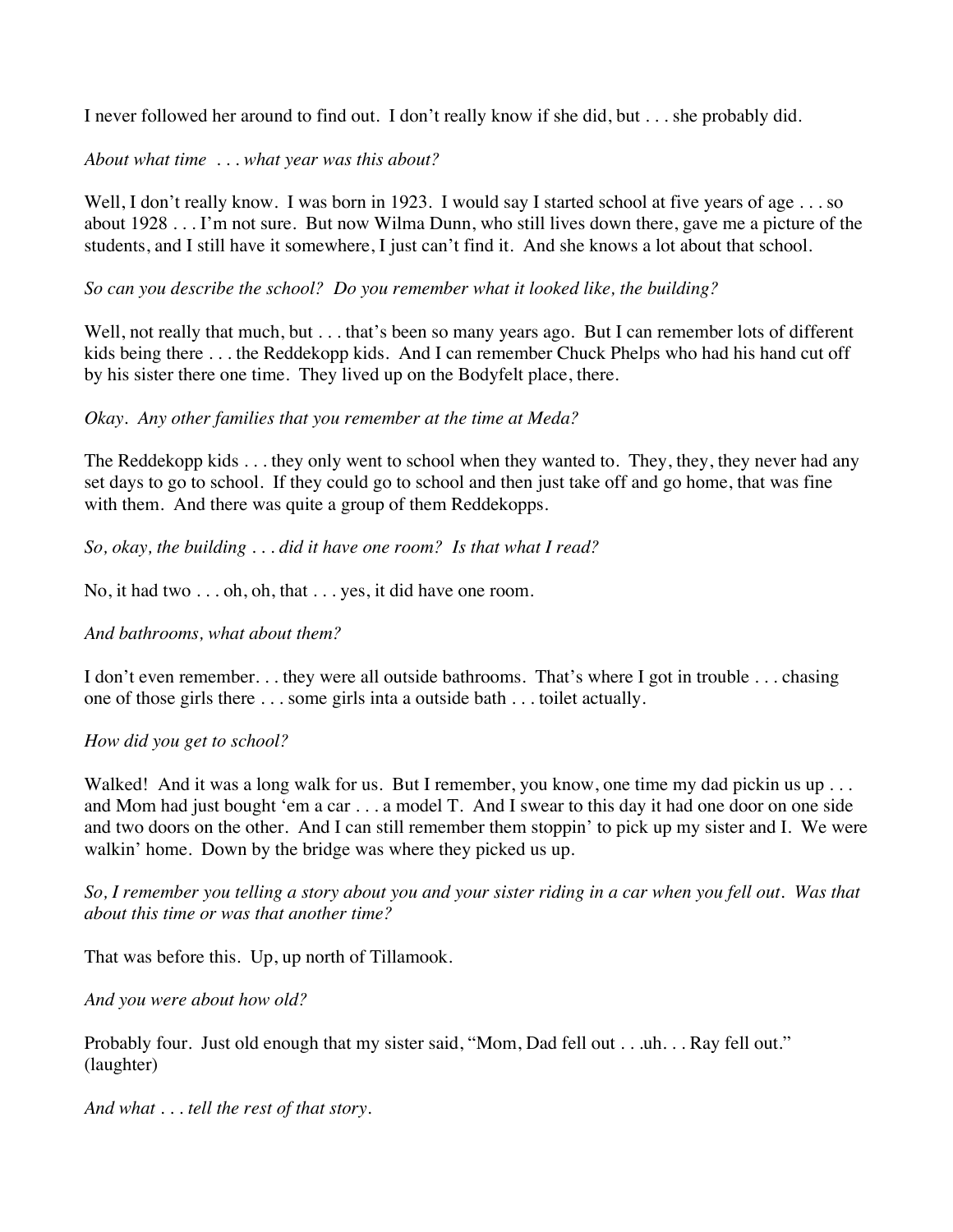(more laughter) Well, I don't know how long I laid there, but it must have been quite awhile before they ever . . . my sister ever told the folks that I was gone. I was reachin' for thimble berries or salmon berries or somethin', I guess, when I fell out of this open touring car. Sounds funny now . . . (laughter) and maybe it was funny then.

*How fast do you think the car would have been going?*

Oh, I wouldn't think very fast . . . maybe 12, 15 miles an hour . . . I don't know, and that's a guess.

*So, they found you . . .*

Yes, they came back and picked me up. (more laughter)

*So, other kids . . . did all the kids walk to school, or were there other ways kids got to school?*

I think that kids all walked to school. I don't remember anybody riding to school in a car.

*What was the other, what were the closest other schools to Meda?*

I would think probably Cloverdale was the closest one.

*And that was in Cloverdale, wasn't it?*

Yes, it was.

*And then Oretown?*

I can't remember a school at Oretown.

*It actually, I think, started before Meda so it must have been there.*

Oh it probably was.

*Okay, so then your family moved to Beaver.*

Yes.

*What do you remember about the school you went to at Beaver?*

Well it was two room school. My teacher was Ella J. Harris. An excellent, fine teacher . . . an older lady that didn't put up with any nonsense. She'd get me by the ear and lead me around once in awhile.

*Why would she do that?*

Well, I'd get into trouble, do something . . .(laughter) . . . something I shouldn't. And there was a . . . a course we had several teachers there. Mrs. Warmoth was a teacher later, and she lived up where Ron Powers lives. Her husband was a locomotive engineer from Tillamook. They used to have the railway goin' back in the hills pickin up logs, and he'd run that, that locomotive. I remember that.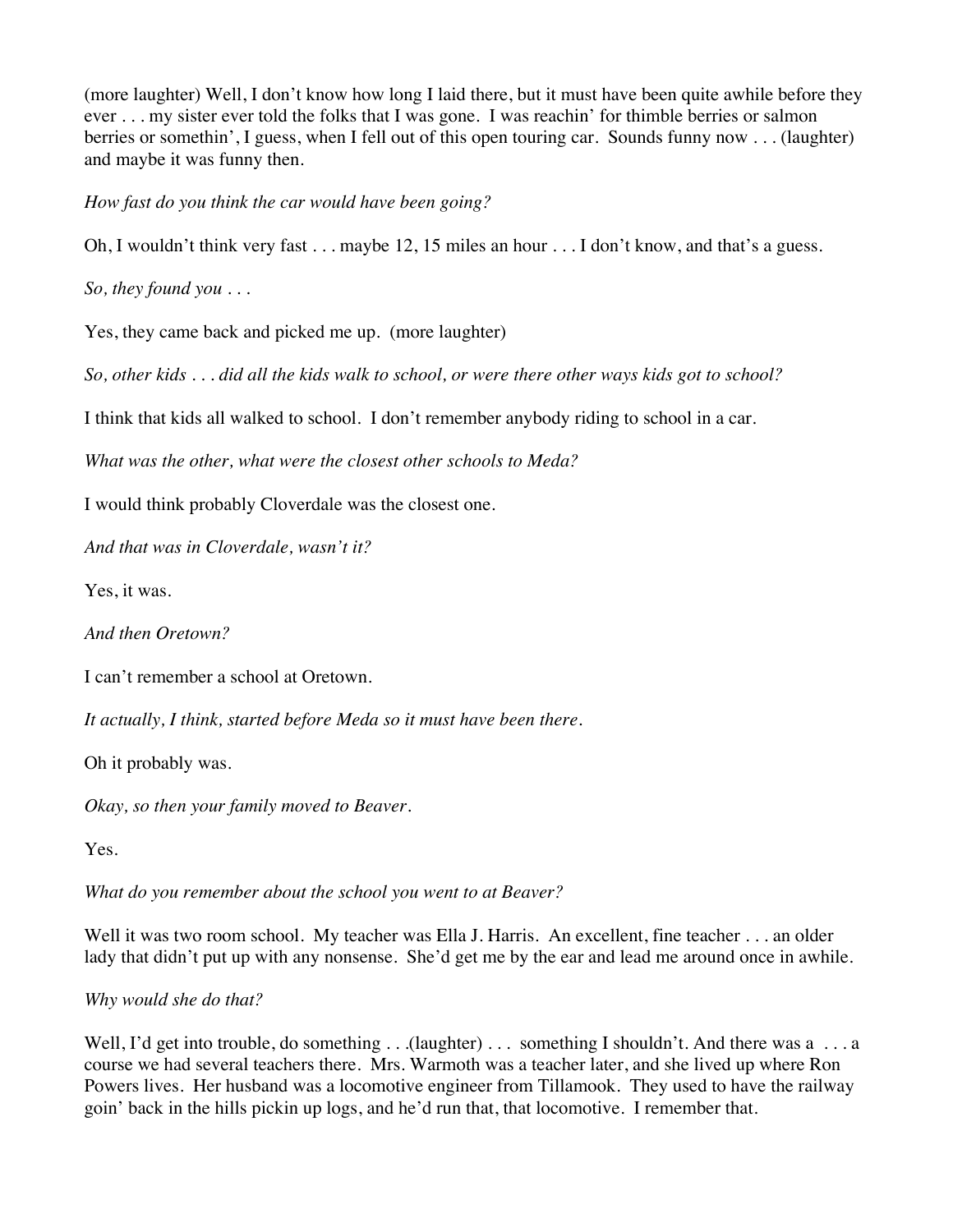*So, what teacher was it that taught you the writing, the Palmer method?*

Ella Harris. What a fabulous writer. . she could . . . just, you couldn't believe it. Talk to Jack Kellow or, you know. She was just a . . . could really write. And, and I got to where I could do a good job, you know, but of course know I'm older . . . I can't. But I still remember her methods.

*So at what grade was that that where you started learning how to write Palmer method?*

I would say probably at the first grade, cause that's when I thought I came to Beaver. But maybe, maybe it was the second grade. But I don't really know.

*And they taught handwriting then in second grade?*

You bet. You bet. I mean really handwriting.

*So where did the school sit exactly?*

Well, it's hard to say because there was another house right across the street from it that Don Gilbert lived in, and a course there's no house there now.

*So in relation to where the dog kennel is now, where was that house?*

Well.

*Closer to the gas station.*

I would think so. I would think a little closer. I'd have to look, but . . .

*Where that parking area is behind the station?*

No, I don't think it was quite that area, but . . .

*That first house that sets on Blaine Road to the left when you come from the station, would that be about where it was?*

I'd have to look next time I go down there. Probably closer to that then ...

*Okay, and the school set, you said, really close to the road . . .*

Very close to the road . . . just almost seemed to me like the front porch of that thing was, was almost out on the edge of the road. It was so close.

*Kind of at the edge of where the playground or where the garden is now in front of the school?*

I'd say, "Yes."

*And it was two rooms?*

Yes.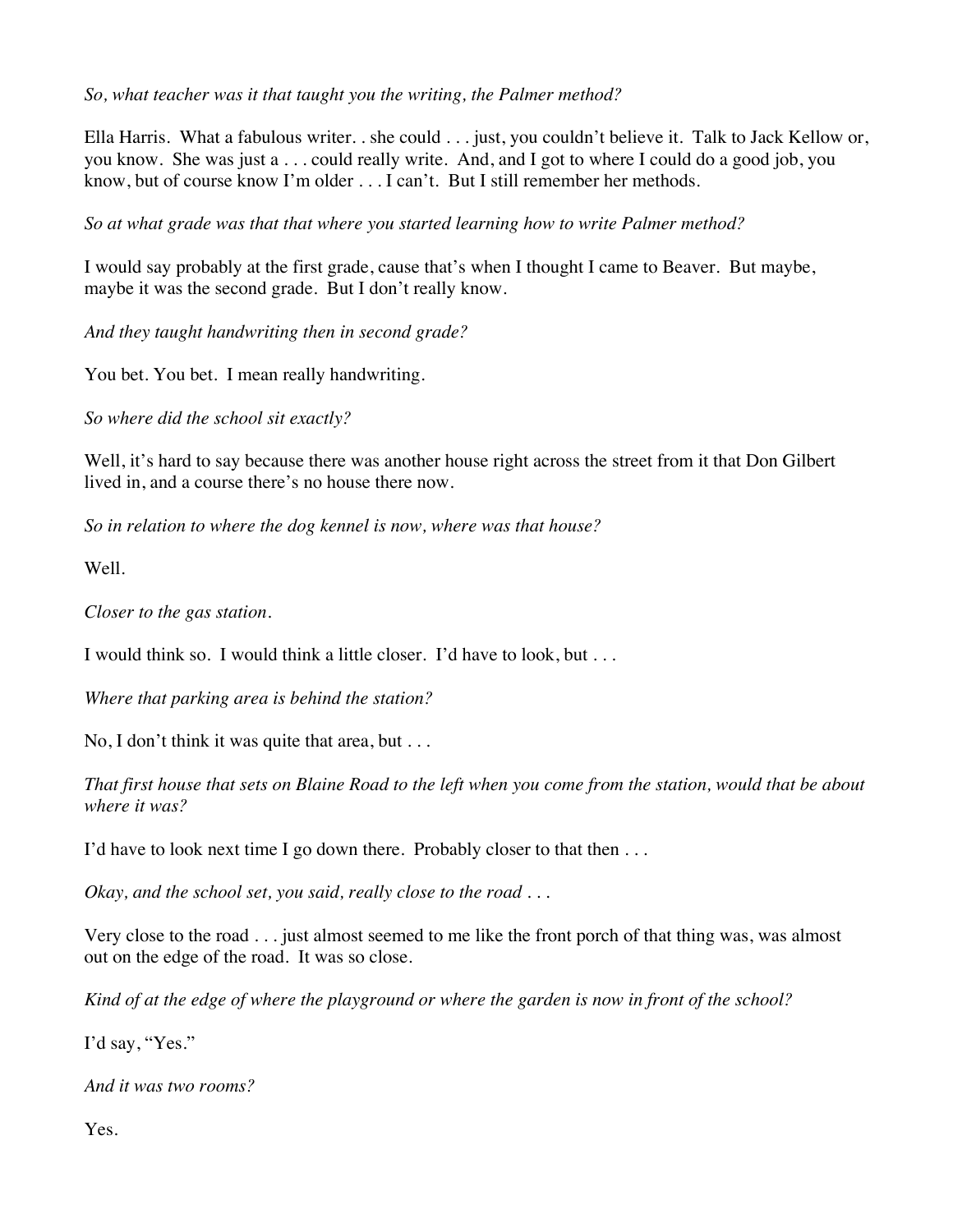*So what were the two rooms . . . how were they divided? Or what grades went to them?*

One through four was in the back end of the school. And they tell me that there was a woodshed back there. I don't remember that woodshed. But then I do remember some nice second growth trees in the school yard there. 'Cause Charlie Munroe used to climb those trees and, and go clear to the top and grab a limb and go out on it and catch the next limb down, and that's the way he'd come out of those trees.

*So were the trees to the east of the school building, then?*

Well, yes.

*Okay. So maybe that's why none of the school pictures show the front of the school because it was so close to the road?*

I would say that's probably right.

*Because most of the pictures are taken off to the side of the building.*

I remember one time when there was three Cs who was up Niagra. (Is Mollie outside?) Anyway, and it was Easter time and this guy was walkin by and he held his hand out and everybody started throwin' eggs at him and he got hit with an egg, and he really lost it. I mean here he come. He was knockin' kids around on that front porch out there and, and went in the school and the teachers was trying to get ahold of him and I don't remember whether they finally did or what, but he . . . he just lost it.

*Why would kids throw eggs at a person walking by? Was that a normal thing then?*

Well, no, he held his hand out like he wanted to catch an egg as I remember. And maybe he did, but boy!

*Why would you have had eggs?*

I don't know. It was Easter time.

*So do you do Easter egg hunts or something?*

I don't recall that, no I don't.

*So, as you walked in the front door . . . were there two separate doors to walk to the other ends or did you walk in one door, or what did it look like when you walked in?*

As I remember, you walked in the front door . . . when I say front . . . out next to the road . . . you walked a long hallway. And it was roads . . . doors going into the first room right off of there.

*Which . . . okay . . .*

And then when you . . . the further back you got there was a door that went into the back room.

*Was there any indoor water or bathrooms or anything?*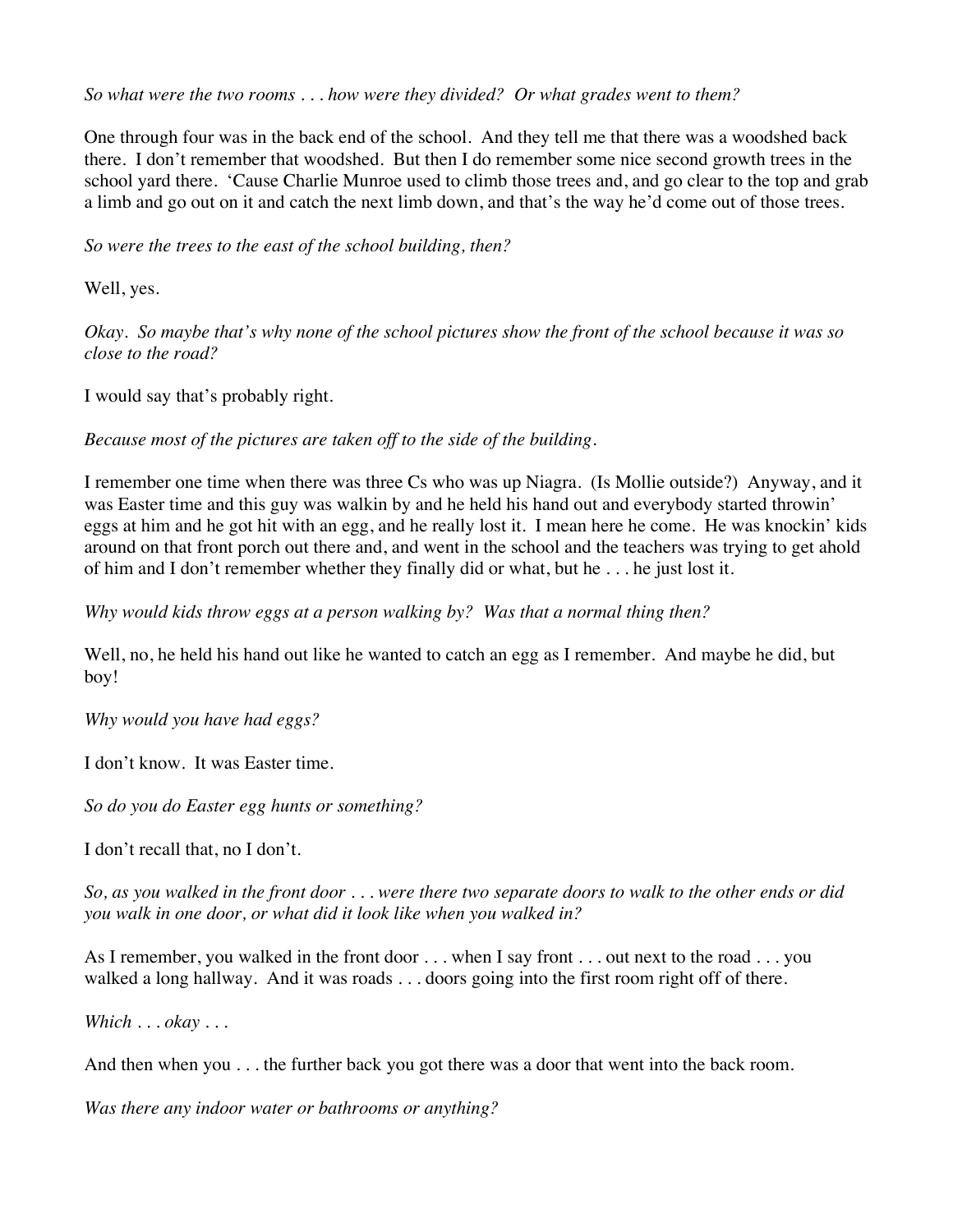No. Not that I remember.

*Where did the water come from if you wanted a drink?*

I just can't hardly remember. And there was probably water in there.

*What about, uh, heat. How did they heat the building . . .*

With a big ole round stove . . . wood.

*And it heated both sides? Both rooms or did they have a stove in each room.*

I just don't remember that for sure.

*And was the school painted at all?*

I suppose that it was, but I don't know.

*Now that I think about it I've seen pictures of it being white, so I guess it must have been.*

Now Meda School also had a big . . . a great huge stove in it. And that was of course just one room.

*Who brought the wood?*

I don't remember.

*And did the kids have any jobs with doing anything with the wood in the school? Do you remember . . .*

I'm sure they did, but I don't know.

*Okay. Can you describe about what a day was like in school?*

Well, I was such an onery little guy, you know, that my days were probably different than most people but . . .. I don't know. I just had lots of friends there. But one thing I do remember . . . that when I first went to school there coming from Meda . . . somebody thought I was a pretty tough kid, and they got me in a wrastling match with Charlie Munroe and he worked me over so bad. I still remember that to this day. He was tough and a course he was my friend too, you know.

*He later became your friend?*

Oh yes!

*So how did the teacher work with kids if they were different ages? Did you all have the same lessons or did she call people up to her desk or how did she teach?*

Well, I just can't quite remember, but I think she probably talked universally to all the kids.

*Okay. And what about recess? Did you have any?* It seemed like we did. And I remember that we had swings out there.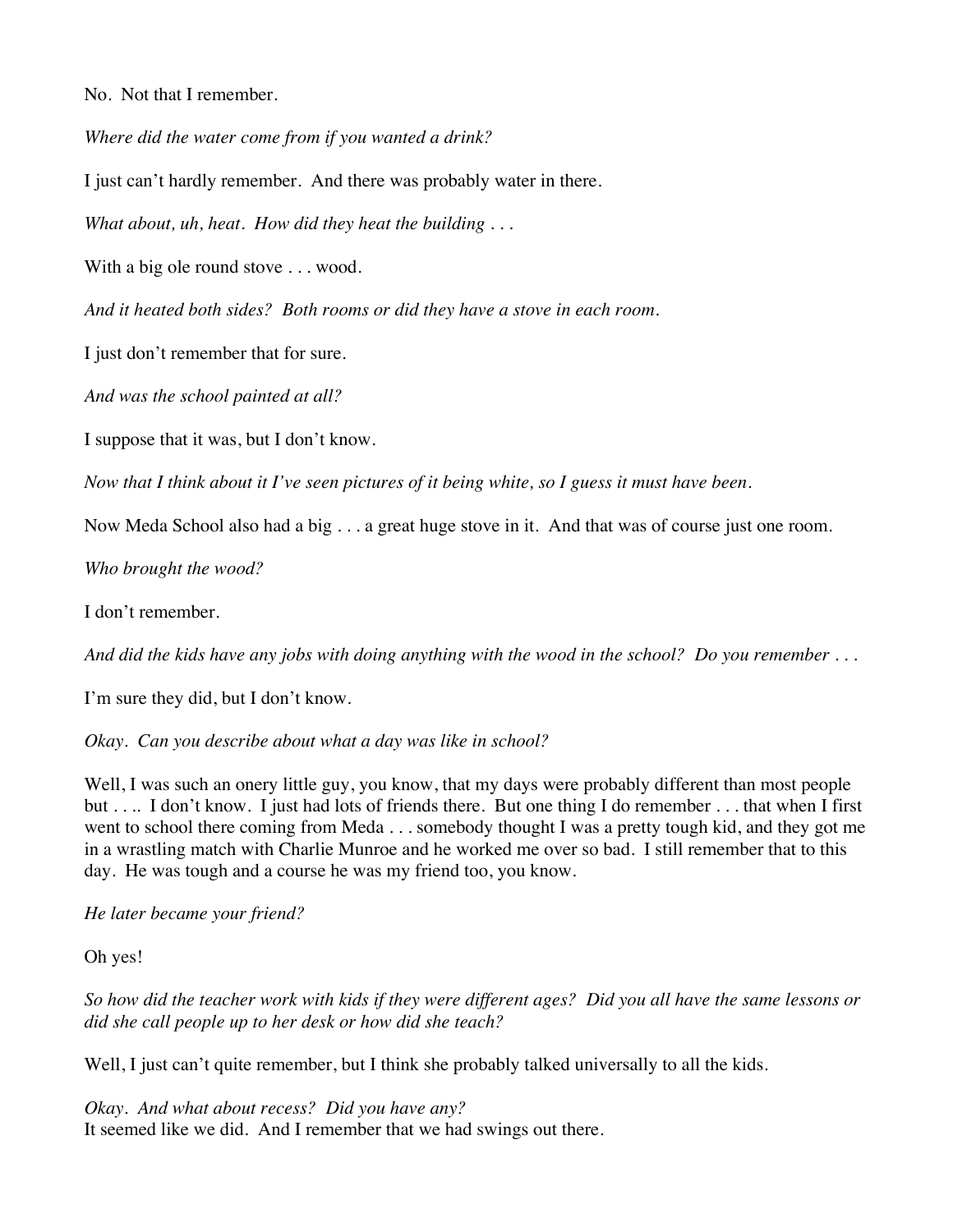*Where were the swings, again to the east of the school or behind?*

Just to the east toward the old play shed.

*And was that the only equipment you had?*

I think so. I think so. My dad was a school board member when they built that new school which is now a part of the school.

*Okay, so, so they built, they built it for a gymnasium, didn't they?*

Yes. I think actually what they built it for was . . . in those days people used to love to dance, especially my folks. And I bet you that my dad was on that school board for that reason. But I don't know that. I mean . . . they really liked to dance, you know.

*So they held dances in the . . .*

Oh yes, you bet.

*What would a dance be like? Did they just dance or did they have food or, or what? And where did they get the music from?*

Local, huh I think, Jack Graff, who is now dead, lived up at Pleasant Valley. I go by there and see his house every time. He had an orchestra, as I remember. And, good music, you know. I believe he played the drums, though, if I remember right, but, but they had good music. And lots of people, lots of people came to those dances.

*Would it be only people from the Beaver area?*

No, it was just from all over.

*Did other schools also have dances? Other areas of the south county?*

Not that I really know of.

*Okay, so they built that as a gym. Was it also for games? Did you do sports or anything in it.*

Well it seems like they did, but . . . I remember Wes Schumerich, of course, living right there. He used to get over there, and we'd play catch with him some times in the gym.

*Now was he older than you?*

Oh yes, Wes was a lot older than us.

*And he was a baseball player, right?*

Yes.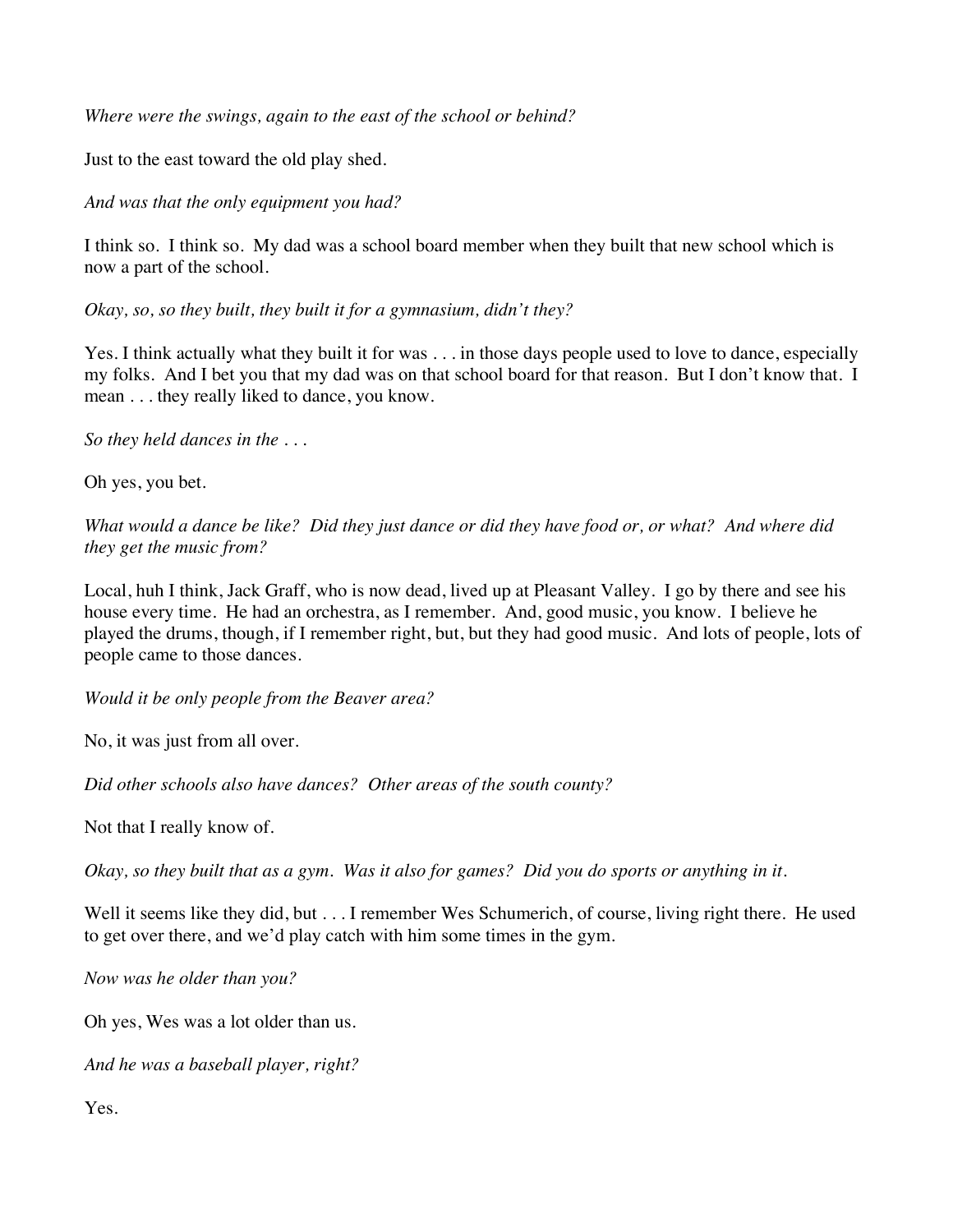# *Did he play professionally?*

Oh yes, you bet, you bet he did. I asked Cuter (Schumerich) , course she's dead now.

*Ya, I heard that.*

About, I said, "Your dad was on a Wheaties' box," because I used to babysit her and her sister, and I saw a Wheaties box in there with 'ole Wes's picture on there, and last year I asked her about that and she said, "Yes, her dad and Michael Jordan were both on the Wheaties boxes."

*Um, so there's a picture of you in . . . playing . . . as a basketball team.*

Oh, that was terrible. I wasn't a good basketball player, but Jack and those . . . Bill Gilbert and Ralph Speece were . . . Jack Kellow, of course, was really good. They were good basketball players*.* 

*So, about how old were you when that picture was taken?*

Oh, I don't know. Maybe ten, I don't know.

*And some of them look a lot taller than you. So were . . .* 

They were a lot taller than me.

*Were they the same age or were they older?*

Oh, no, they were older . . . Ralph Speece and . . .

*Did you play other schools?*

I can't remember that. You'd have to ask Jack cause he was on the team. I . . .

*Aunt Leta wrote down that you played some games with Blaine.*

I can't hardly remember that, and maybe . . . and that's probably so, I don't know.

*What other games did kids play then. I've heard people talk about Auntie, Auntie Over (Annie, Annie Over?) and stuff. Can you think of other things kids did for games?*

I used to have a hoop and a, and a deal I made to run that hoop around. That was lots of fun in those days. And all the boys had those things.

*At school, or at home, or both?*

Oh, both.

*So out behind the school now there's a big field. What was that . . . when you were in school, what was that field? Was it trees or what?*

I would think it was trees.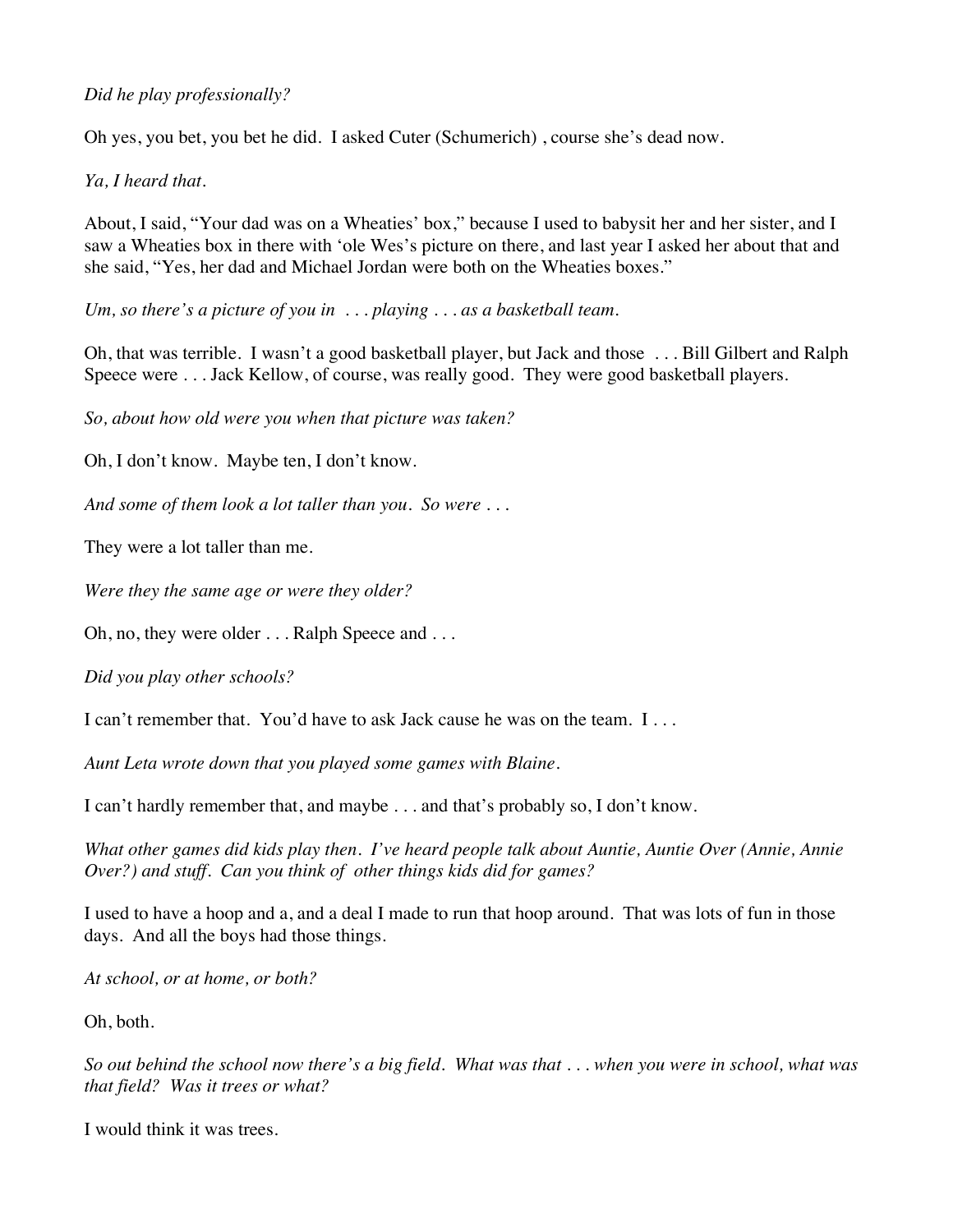*Was it part of the school property?*

I would say, yes, but I just don't really know, but, they got that from LeRoy Woods, you know.

*So it was part of the Woods farm or something?*

I would say it was.

*Were there many discipline problems with kids in those days that you can remember?*

Not that I can remember. I mean the teachers really clamped down on you. When you screwed up you got in trouble. I mean they, they took care of it.

*Were parents supportive of the teachers or not really?*

Oh, I think so. I think so. We had some onery kids. Charlie Munroe, AC Munroe, and, what was another brother's name? Oh they were . . .some of those kids were really onery kids, you know.

*Onery in what way?*

Oh just no limit to what they would do, you know.

*Can you think of an example of something they might do?*

Ken Munroe was another one. There was three or four of em. I can't really think of anything that they did.

*What might the teacher do to discipline a student?*

I think probably spank em good.

*Did you ever get a spanking in school?*

Oh I'm sure I did, you know. I was not an angel, but I tried not to be the oneriest one in the school too.

*So as far as technology in the school, was there even a phone or anything there?*

I don't think so.

*What would happen if somebody got hurt?*

Well, I don't know. But I imagine that they would probably get the community all riled up probably. I would think they would probably ask for help from the parents.

*And, um, some schools I've seen have stages in some of the classrooms where they'd put on programs. Do you remember any programs being held at Beaver?*

No, I don't. I don't really.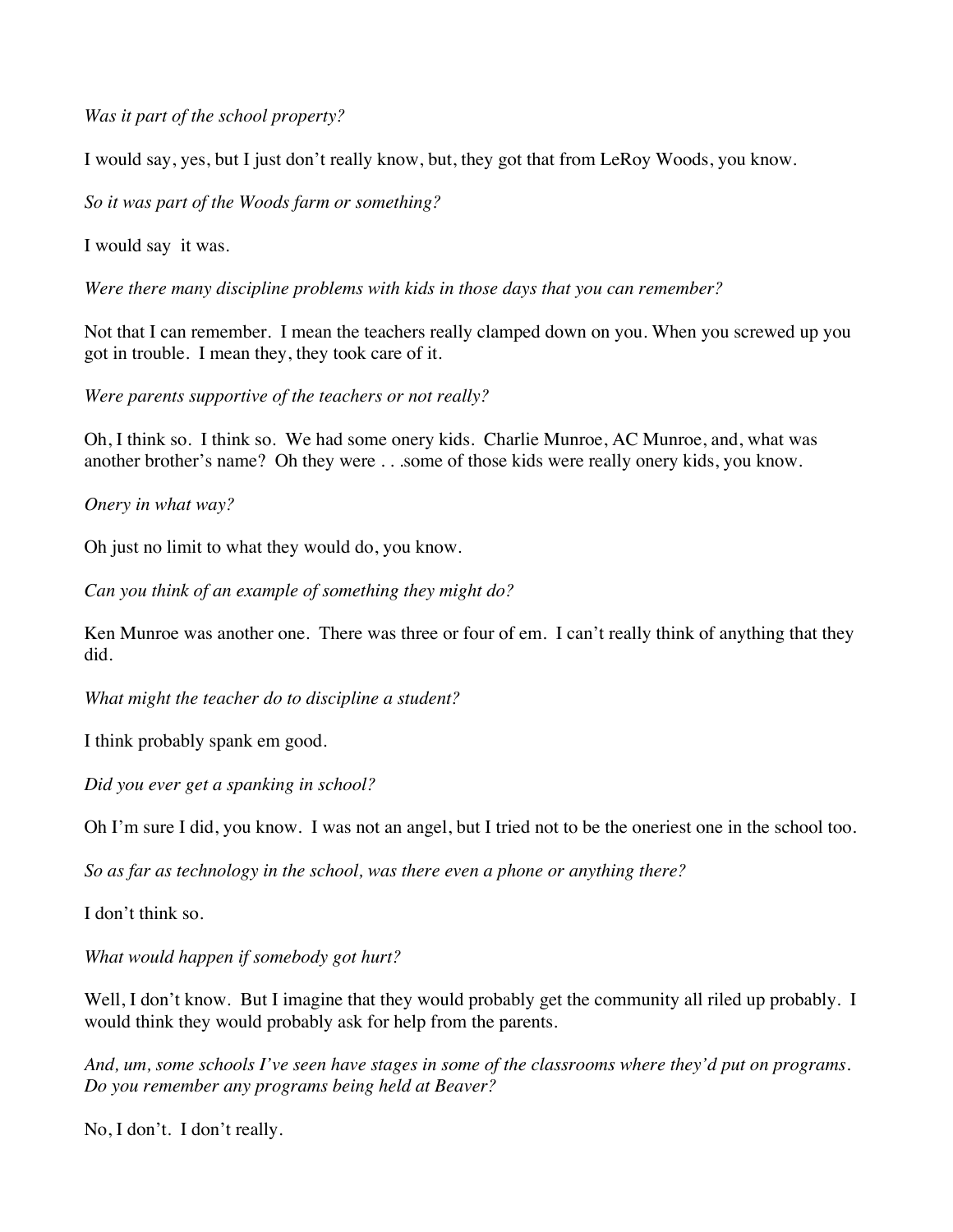#### *Christmas or anything?*

Well, I'm sure they did.

*Were there parent groups at that time that met about the school?*

I believe so, I believe so.

*Okay, what are some other stories of when you lived at Beaver? First of all, when you first moved to Beaver, where did you live?*

I lived just across from Betty Strong.

*Okay, and then you moved from there. About how old were you when you moved?*

I spose about ten. I'm guessing. I don't know.

*Around 1933.*

Probably. And there used to be a nice house up John Blanchard's road. It was owned by the Fish and Game commission I'm told. It was a plastered house up there on the hill. It was a nice house.

*So on Bunn Creek.*

Ya.

*How far up past John Blanchard's?*

Oh, from John's house you could actually look up and see it, I think.

*Okay.*

It wasn't too far up there.

*I understand there used to be a fish hatchery up Bunn Creek Road.*

Yes.

*Maybe that was the house that went with it.*

Probably. And there used to be one in Beaver.

*Right. Okay, so you moved there and lived there how long?*

Not too long as I remember.

*And then where did ya move?*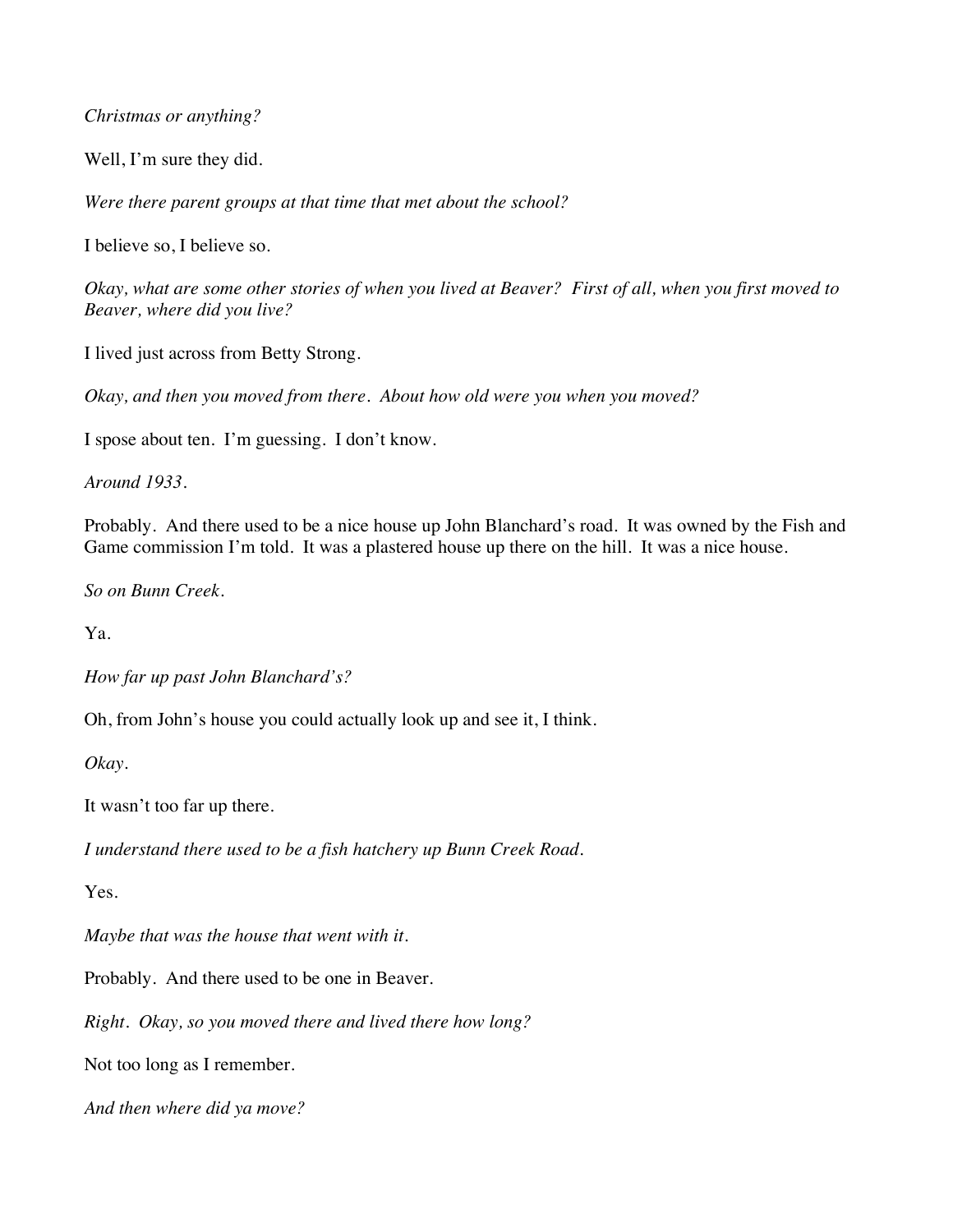Back to Beaver I think maybe in the Alan Gilbert house across from Boggs' house. That was a nice house.

*Is that where you lived when you jumped out in front of that lady on the bicycle?*

No, I lived in the house that Dad built when I jumped out in front of that gal on the bicycle.

*And about how old were you then? You must have been older!*

(laughter) Old enough to know better, I'll tell you that.

*Why don't you tell about that whole story?*

Well, I saw her go up the road towards the grocery store.

*And who was this lady, do you know?*

I don't know. She was new in town. And I thought well I'll just get acquainted with her, you know, so. There was a big bush across from (laughter) our house over there on the edge of the highway. And so I hid behind it and when she came up the road with her basket full of groceries I jumped out, but I jumped too far and she ran over me with that confounded bicycle and just upset everything she had in the basket. It was terrible, you know, I mean I was an onery darn kid. That's all it was too it.

*So what happened?*

Oh my mother then, as I recall, she took over, and she made a few marks on me. (laughter)

*Okay. So you lived . . . that house was a little east of where Beaver Community Church sits right now,* 

Yes.

## *and it's still there?*

Helen and Ralph Cook, who was Jack Graff's sister lived right across the road from us in over there in another house. And she's the one who hollered at me when I . . . Leta just give me a thumpin' in the house, and I took her out the front door with a stick of stove wood. And she hollered over and says, "Don't kill her, Raymond, don't kill her." Well, I was stayin back far enough that I wasn't goin' to get too involved 'cause I thought she'd probably stomp me again. So anyway, I ran her clear down through Beaver down past the post office. I remember that.

*And the post office was where at that time?*

Where Barbara Heitsman lives . . . Barbara Johnson lives.

*The 2nd house to the west of the church.*

Yes. But now there used to be a little house right between where she lives and mom's house was where my grandparents used to live, Grant and Mary Dawson.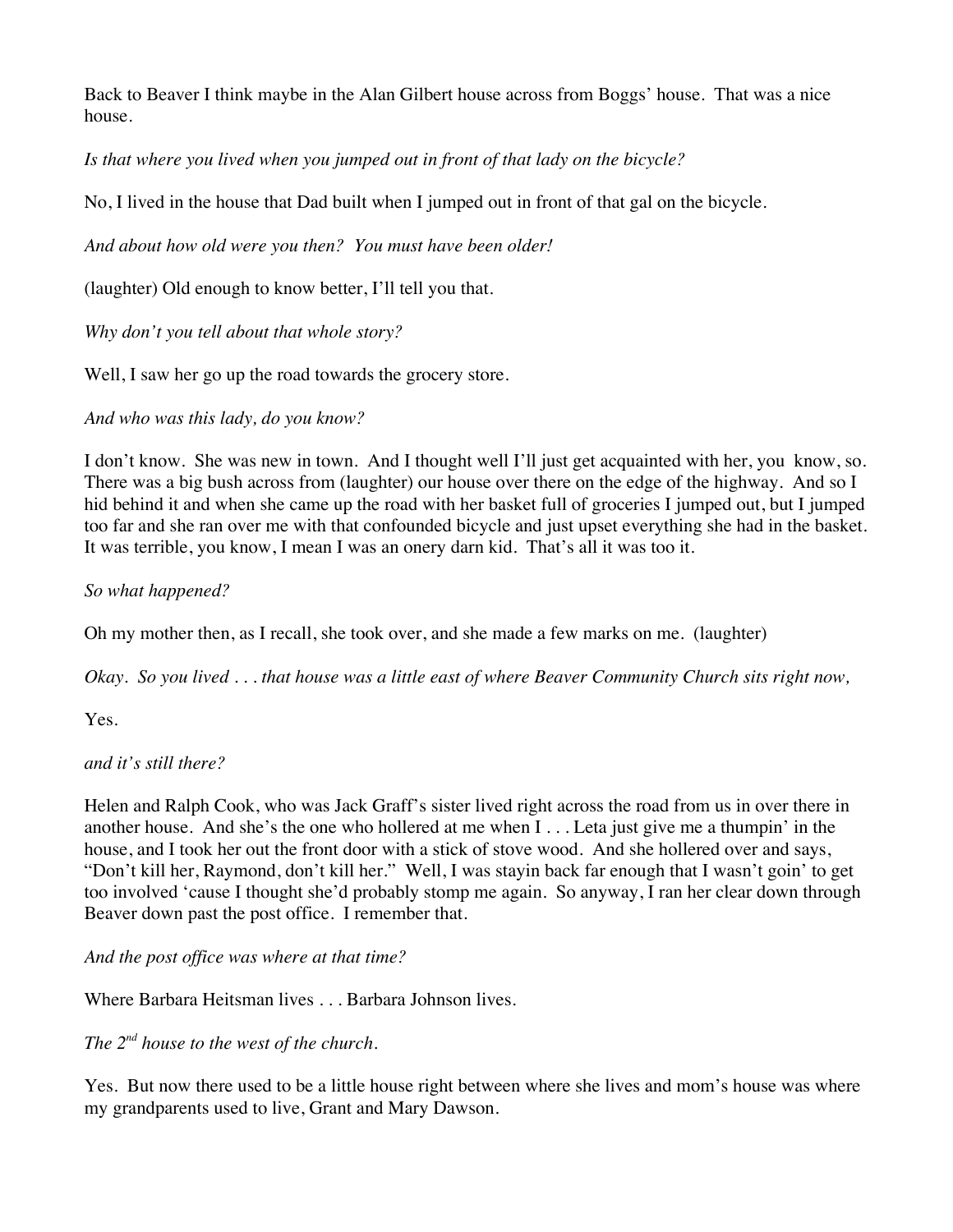*How could there be that much room?*

There wasn't much room, but it was there.

*Is it on the site where Grandma's house used to be?*

Kind of . . . a little bit towards Barbara's house, though, and Grandpa Dawson, he was just funny . . . one day I went there and he said, "Well, I've read the Bible, and I'm ready to go." And he didn't live too long.

*And he was about how old?*

He was an old man. I mean . . . I don't know. I suppose in his early 70's, I don't know.

*Okay. So you said that there was a house across from your house in Beaver.*

Yes.

*Near the church.*

We lived there. We lived in that house, too. It's over on LaFond's there now.

*Okay, when did that mill go in though. Was that after that?*

Oh ya. Ya.

*And that was Angell Mill?*

Yes. And they built several houses, mill houses just across from the church, you know, across on the other side. There was probably four of them along there. Nice little houses.

*Okay, let's finish with the school and then I'm going to ask you questions about Beaver. So is there anything you remember . . . .did you graduate from Beaver?*

Yes, I did.

*Any other school stories you remember . . . 8th grade or 7th grade or anything?*

Not really, other than I had my appendix taken out and Jock Armbrust moved to this area about that time, and one day he was out on the swing and he swung and kicked me and just about broke my incision open accidentally, of course, you know, and I've never forgotten that either.

*About how old were you when your appendix was taken out?*

12, and we lived in the Gilbert house then.

*Okay. Why don't you tell . . . you mentioned the community having chicken feeds. Why don't you tell about how they had chicken feeds.*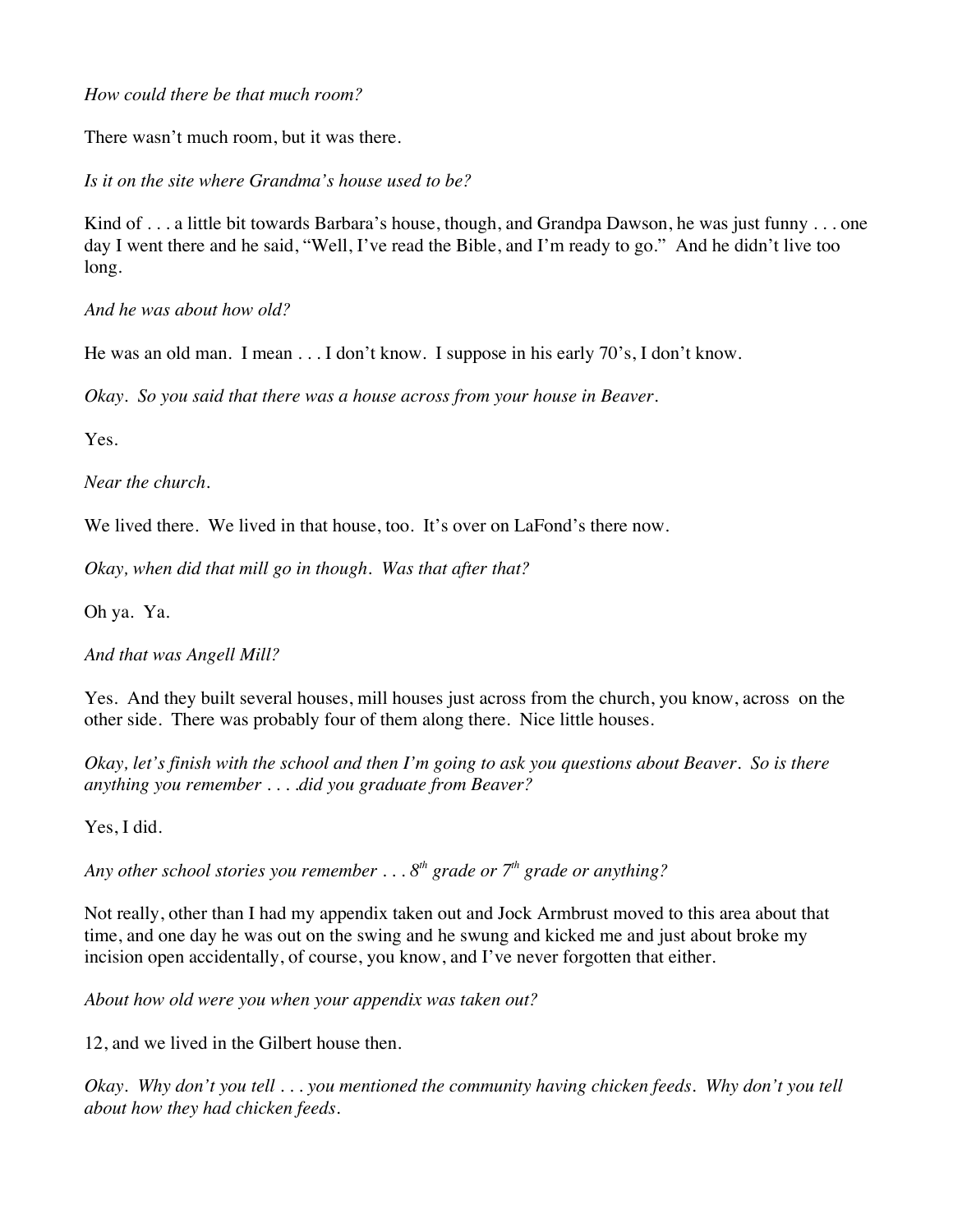That was just a thing of the times that they would, would all get together, I say all, a bunch of 'em would get together and go steal somebody's chickens and then kill 'em and have a big chicken feed. Bill Owens was always in on it, and I think my dad was too. But in this house down here across from Betty Strong's we had a dog there by the name of Pal. . . .was a beautiful big police dog and I taught him to pack my wood in cause Mom cooked with wood. And he would just pack that in there and then I'd give him somethin' to eat every once in a while. And he died the next day after they came and stole our chickens. And we thought they must have fed him something . . . ground glass or something . . . we never did, of course, know. But anyway, that's when our dog died.

*So it sounds like it wasn't neccesarily in fun. It was kind of mean.*

Oh it was fun. Those guys had fun stealing those confounded chickens.

## *But what about your dog?*

Well, I felt bad about the dog because I don't know that they did anything to her, but why in the world would she have died, you know. Just an awfully nice dog.

*How often do you think they did these chicken feeds?*

Oh, whenever somebody got the notion . . . every few weeks. Some guys would eat their own dang chickens and wouldn't know it. That used to happen. (laughter)

*Wow.*

I think Bud Kellow . . . he was probably in on it too.

*Was that a hardship for some people to lose their chickens?*

Oh I would imagine it was, you know. I don't know how many chickens they'd get, but they'd get a bunch of 'em.

*Any other stories of growing up in your elementary years, growing up in the community that you can remember things happening, funny things or interesting things happening?*

Well, I started working at the Beaver Cheese Factory when I was a young kid. I started ...

*About how old?*

I don't think I was maybe even twelve . . . thirteen maybe making cheese boxes. And of course Reed Ferris was the cheese maker, and he'd pay me. Another thing that Reed did, I remember, in grade school, taught us how to work with planes, and squares, and levels and stuff like that. And I've never forgotten that, and he was pretty good at it.

*He taught the whole school?*

All the boys that wanted to learn. And I learned a lot from him.

*So you'd make boxes. Why? What were they for?*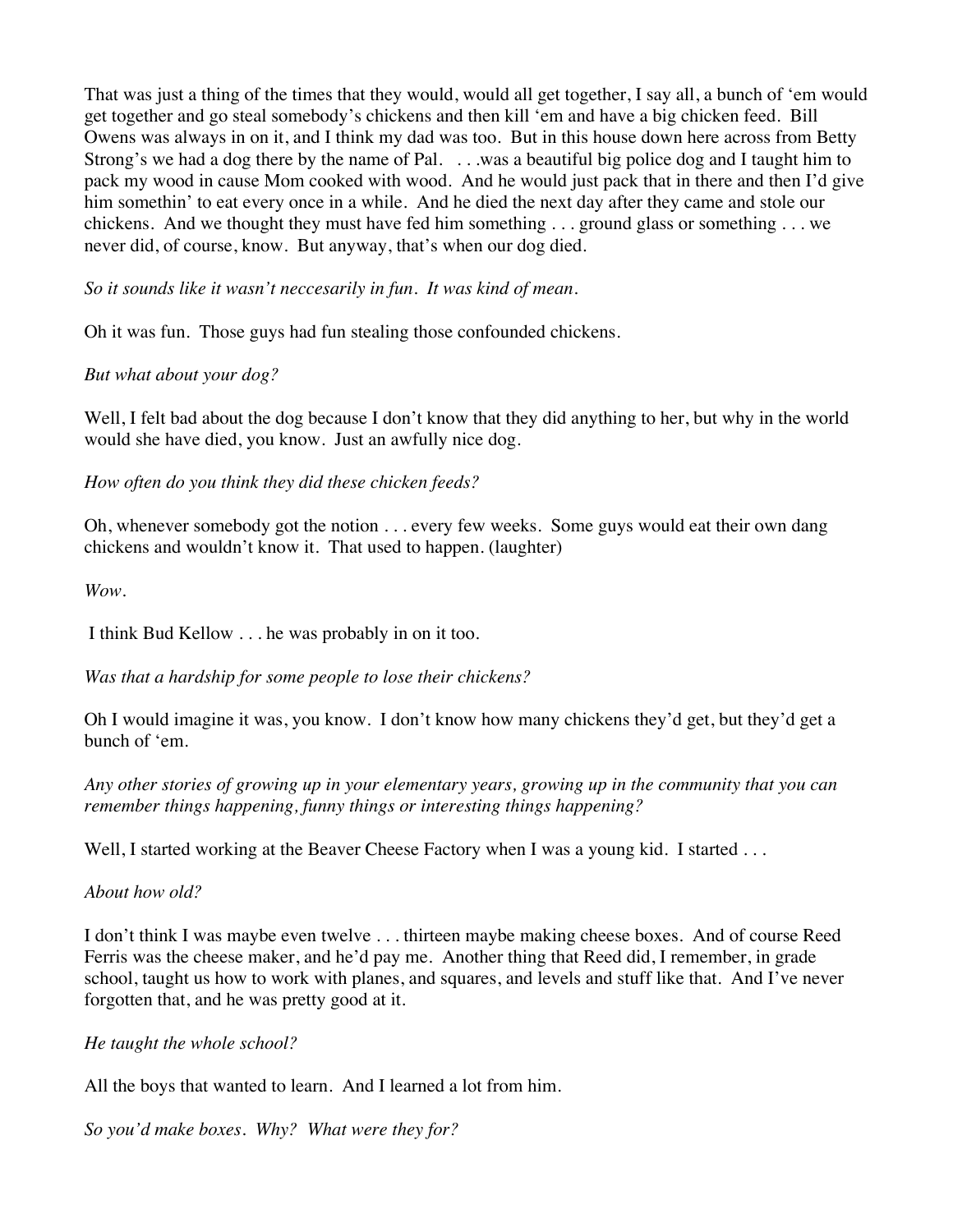For cheeses . . . cheese, you know, they would put three trips, what they call trips, in a box, and they weighed about 24 pounds. And they would put three of them in there.

*Is that the round cheese?*

Yes.

## *And what would they do with it?*

They would ship it . . . Tillamook trucks would come and pick it up, and they'd ship it all over the country you know. And of course we made five pound loaves like they do now, and they would put five of those in a box about that long.

## *So about a foot and a half long.*

Yes, and then baby loaf. Then they later started baby loaf and that became quite a thing then.

## *Was this like an after school job, or was this a summer job?*

Well, to start with, of course, just a summer job or probably after school. But when I was about 15 I started working there. And I was the second helper there for several years with Alex Walker who was the first helper, Jack Kellow and Jock were there too, and I can tell ya another funny thing that happened there. They had a boiler, of course, that they heated the water. I mean that was Alex's job. . . had four foot cord wood. Chet Stewart, he would take a contract of filling that shed clear full of wood to where he could just park a car in there. And ol Alex used to park his car there. Well one day I put one of those whistlin' bombs on ole Alex's car and I still laugh about that when I think about it. And Jock Armbrust, I think, and Jack were workin there too. Anyway, Alex would always ding around when the day was done and finally pick up his stuff and he'd go out there and get in his car. Well he did that day, and we were up on the wood pile watchin' him, and a course he didn't know we was up there. But he finally got in that thing and hit that starter button. And when he did that sucker started screamin' (laughter) and whistlin' and smokin' and I thought I was going to have a coronary. I laughed so hard. And he jumped out of there and went around that sucker (laughter) three or four times, and he finally got calmed down enough that he got back in it . . .about the time it whistled big and went KA BOOM!!! And ol Alex about had a heart attack right there. And of course us guys . . . I don't remember who was up there with me, but I'm sure it was Jock and Jack, and that was really funny.

## *So Alex did a lot of bird displays in the Pioneer Museum. When you worked with him, was he interested in birds then?*

Oh, he used to pay me for getting birds' nests. You know he could get robins' about anywhere, but humminbirds – he was really interested in humminbird nests or something you know. Oh he was a great guy. Alex was a good man.

#### *Did he teach you anything about the birds or animals at all? Do you remember.*

Oh, I don't know. He has so much stuff in the Smithsonian Institute in Washington, you know. He was really known all over the world for his works.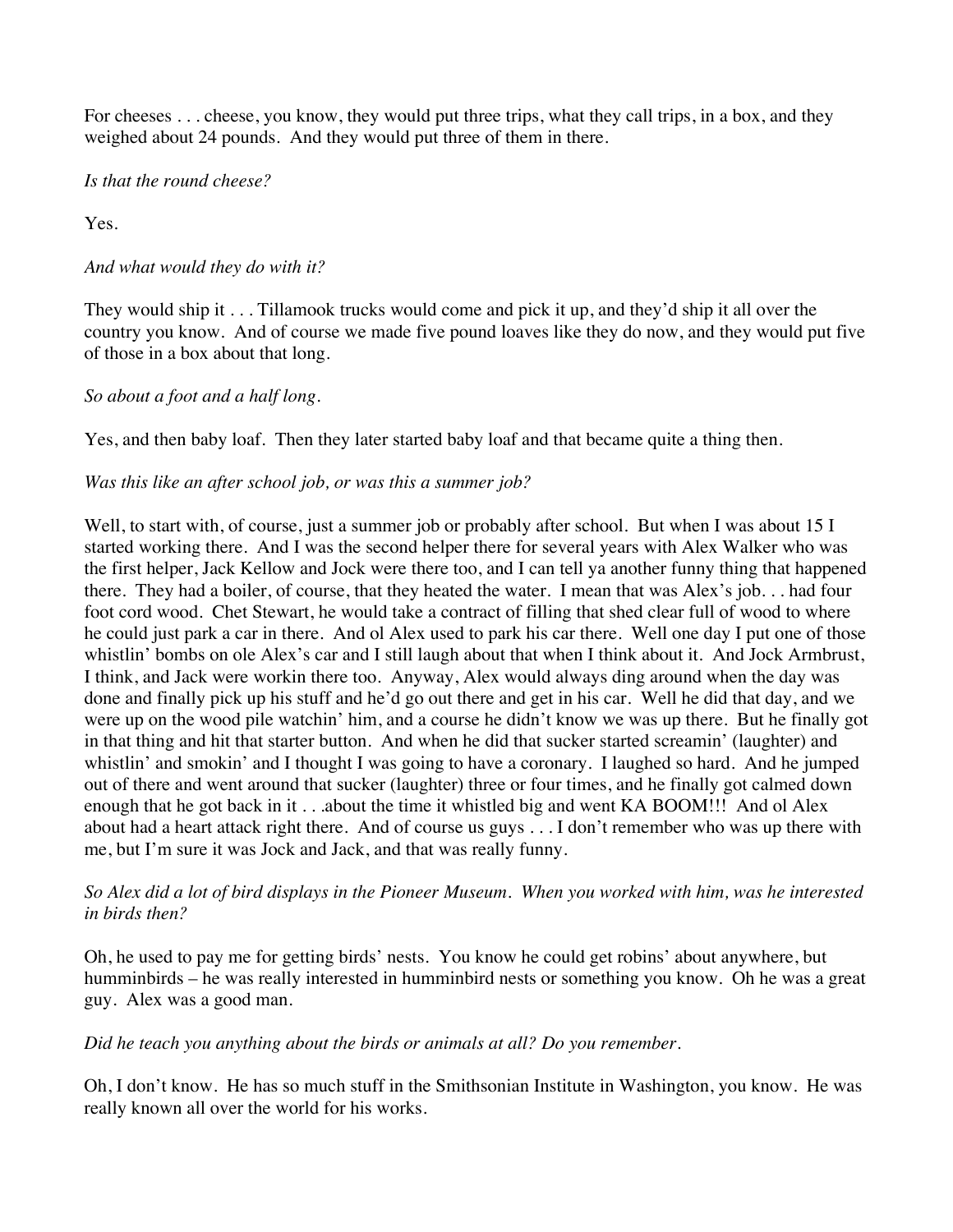*So he lived at the house at the corner of 101 and Bunn Creek didn't he? Is that where . . .*

No, Alex lived where Gene Porter lives. That was Alex's house.

*So he'd drive down to the cheese factory.*

Yes. He had two boys. One of 'em was named Baird, who was a college professor, and I forgot the other boy's name.

*And when did he then start at the museum instead of working at the cheese factory?*

Well, I . . . I guess when he, when he must have retired from the factory. I don't really remember that. But he was a good man, just a great guy.

*In what way was he good or great?*

Well, he was just good . . . he'd tell you everything about the birds or what they were doin' you know or . . . I don't know. I just really liked Alex.

*So when you were . . . you said you started working at about 15 or you worked . . .*

I quit one year from high school. And then I went back and finished it.

*Did you then . . . were you a year behind when you went back? Did you have to make up that year or how did that work?*

Ya, I made it up, didn't I Mom?

*You were so young anyway.*

Ya.

*So the class you graduated with wasn't the class that you went through school with?*

No. Right. I actually should have graduated in 1940.

*Oh. Okay, so then when you went back did you work just afternoons or summer then still?*

Oh, I worked summers. I worked for . . . I got a hundred and thirty-six dollars a month for a twelve hour day. You'd think you were all done and about time you'd start out the door Reed'd say, "Hey we've got 75 or a hundred trips to put up. Oh that used to just scald me.

*So you weren't paid by the hour.*

No. I got a hundred thirty six dollars a month.

*Okay.*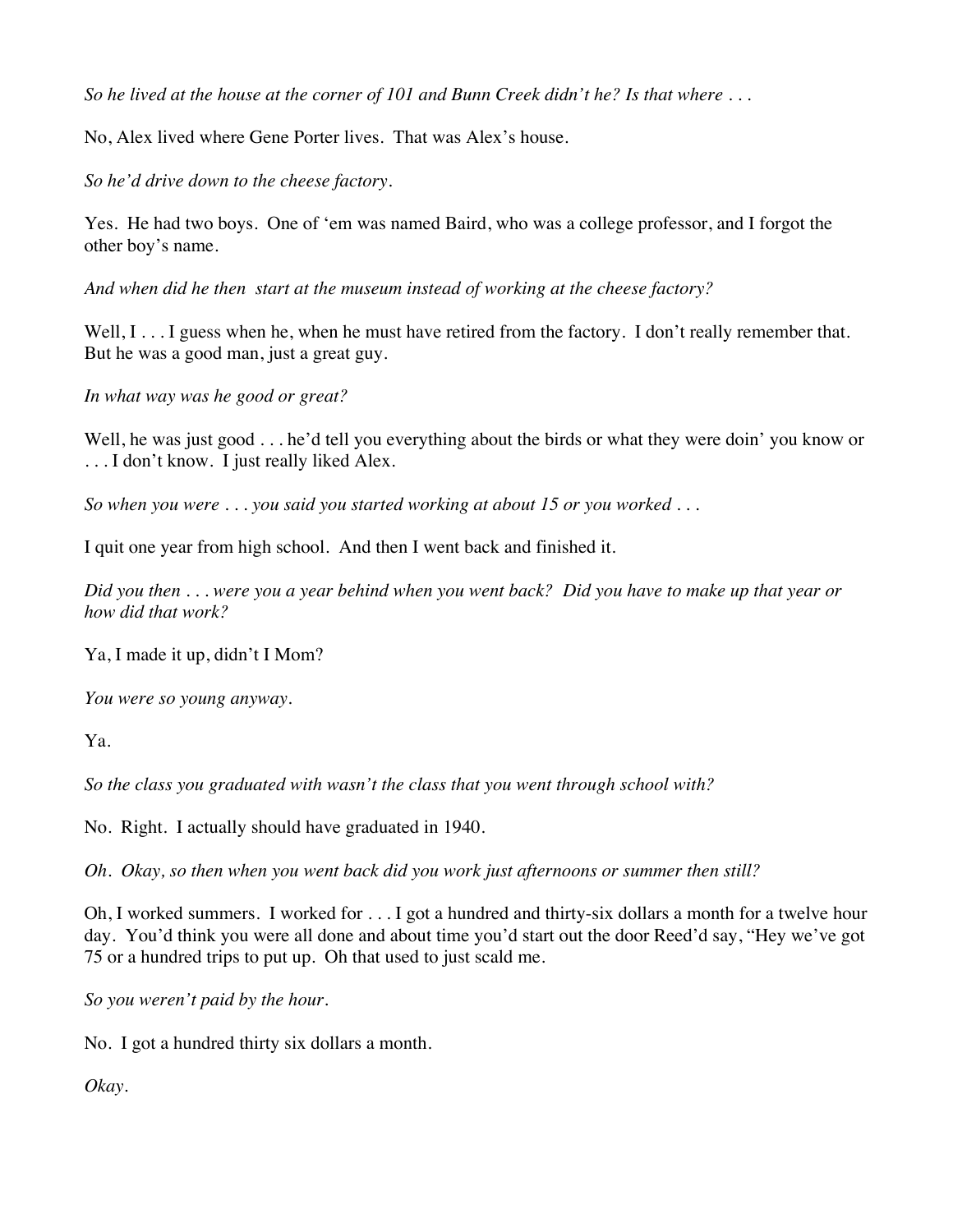And I had a little trouble with Reed's wife, Margaret. She was a good lady and a good friend of Mom, but she came to the door one day and dropped a glass milk bottle, and course it was all cement and just scattered that thing all over and told me to pick it up. And I got so fightin' mad I couldn't believe. I think I quit that night. You know, I mean it was bad enough getting along with Reed, but . . .

*Did you go back after that or that was your last . . .*

Oh, no, I went back. I think I went back. But then the next time I quit I went to drivin' log truck out of the Blaine country.

*So when farmers came with their milk to the factory did you get the chance to visit with some them.*

Oh, sometimes yes, yes. And I remember all those guys.

*So you got to know quite a few of em.*

Ed Anderson, the guy that owned this place. (Nestucca Medows) His name was McPherson. Was a big red headed guy. And Jack told me the other day that him and Ed Egger got into a fist fight out there one day when he was workin' there. I don't remember that, but. Lots of fights in those days. Those guys had . . . if they had somethin' to say, they did er.

*So fights being actually throwin punches, or . . .* 

Oh, you bet. Oh you bet.

*More punches than . . .* 

Well, I remember Ray Measor and uh, Bunn, which Bunn was it? Anyway, Ralph Bunn and him got into a fight one day and there was quite a few of 'em around you know. And old Ed Egger, he wouldn't hurt a flea, but he got into a fight, what Jack says, with this McPherson that owned this place here.

*So what would other people do when a fight was going on? Would they try to stop it?*

Oh, I don't think so. They just let 'em go.

*Huh. Okay, so.*

You don't see that anymore like you used to.

*What about memories of high school?*

Well, I course wasn't very old when I started high school. That's where I met Mama. She used to beat me in ping pong, she said.

*In high school?*

Oh ya. Didn't you Mom!

*And what about sports or band or anything there. Did you participate?*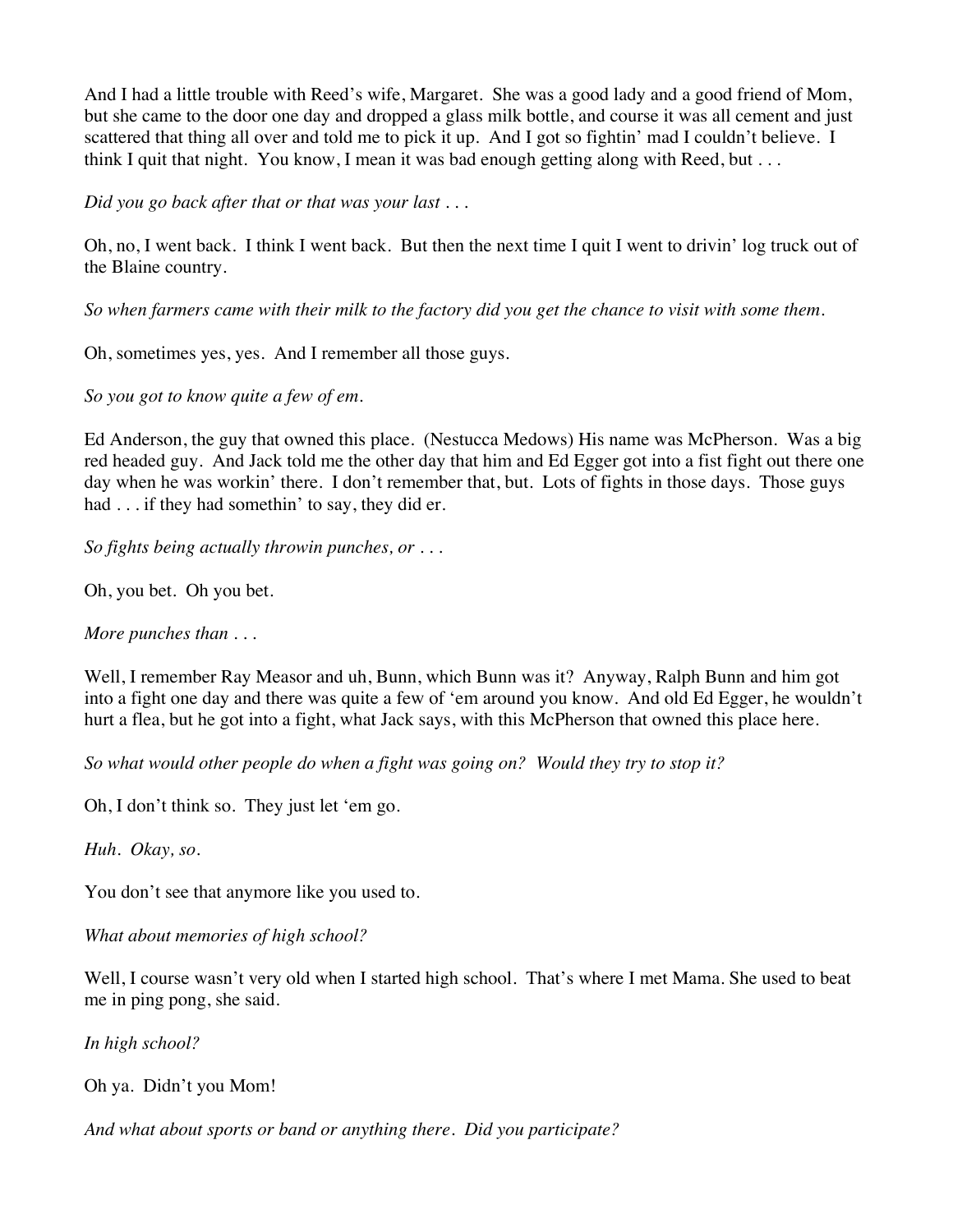I got into band. My folks bought me a new Eb alto saxophone . . . a really nice saxophone. And that's somethin' that's always bothered me because one day I took that thing to Portland with Mom and sold that sucker. When they had paid for it! It wasn't mine! And that's somethin' I shouldn't a done. And I got in a wreck out there in Tigard. 'Member that Mom?

*So, did you get pretty good at it?*

Not really.

*Was, and tell about the band at the high school. What was that like? Very big or anything?*

We had a good band. Uh, Turner, the barber. His daughter was an excellent trombone player.

*Dixie.*

Yes, and Bob Holman could play a clarinet. And he still can to this day, I mean, really, really, good you know.

*Did you put on concerts or did you march in parades or what did you do?*

I think we did kind a everything like that, didn't we and participated in band contests. I never got really good at it, you know. I'd like to of, but I didn't.

*Okay, what else did you do in high school. What other participation.? What about cheerleading?*

Yes, I was a cheerleader. Me and Bob Dunn. And Bob Dunn was my friend, and he . . . we could raise more Cain and make more racket than anybody in the country. And one time we went to Wheeler, and you've probably heard me tell this, at a football game. And Bob and I was a givin that ole referee a bad time and when I was walkin' off the field at the high school up there . . . I was walkin' kind a uphill . . . that guy grabbed me and threw me in the blackberry bush. And when I come to Bob Dunn had him down just a poundin' the socks off him. Bob was a one tough guy. He was really a tough guy. You hear of these guys that think they're tough, but Bob was tough.

*Were there also girl cheerleaders . . . at that time?*

Not at that time, just Bob and I. And we could make them people hollar I'm goin' tell ya.

*How many years did you do that?*

I don't know. Couple of years, probably. I don't know. I'd say probably just about two years.

*Okay, what do you remember about the Alma Mater song.*

I think I helped write that song. I really think that, that Golda Hammel and I wrote that song.

*That's the one that starts, 'High above Nestucca's waters, towering to the sky, "*

Ya.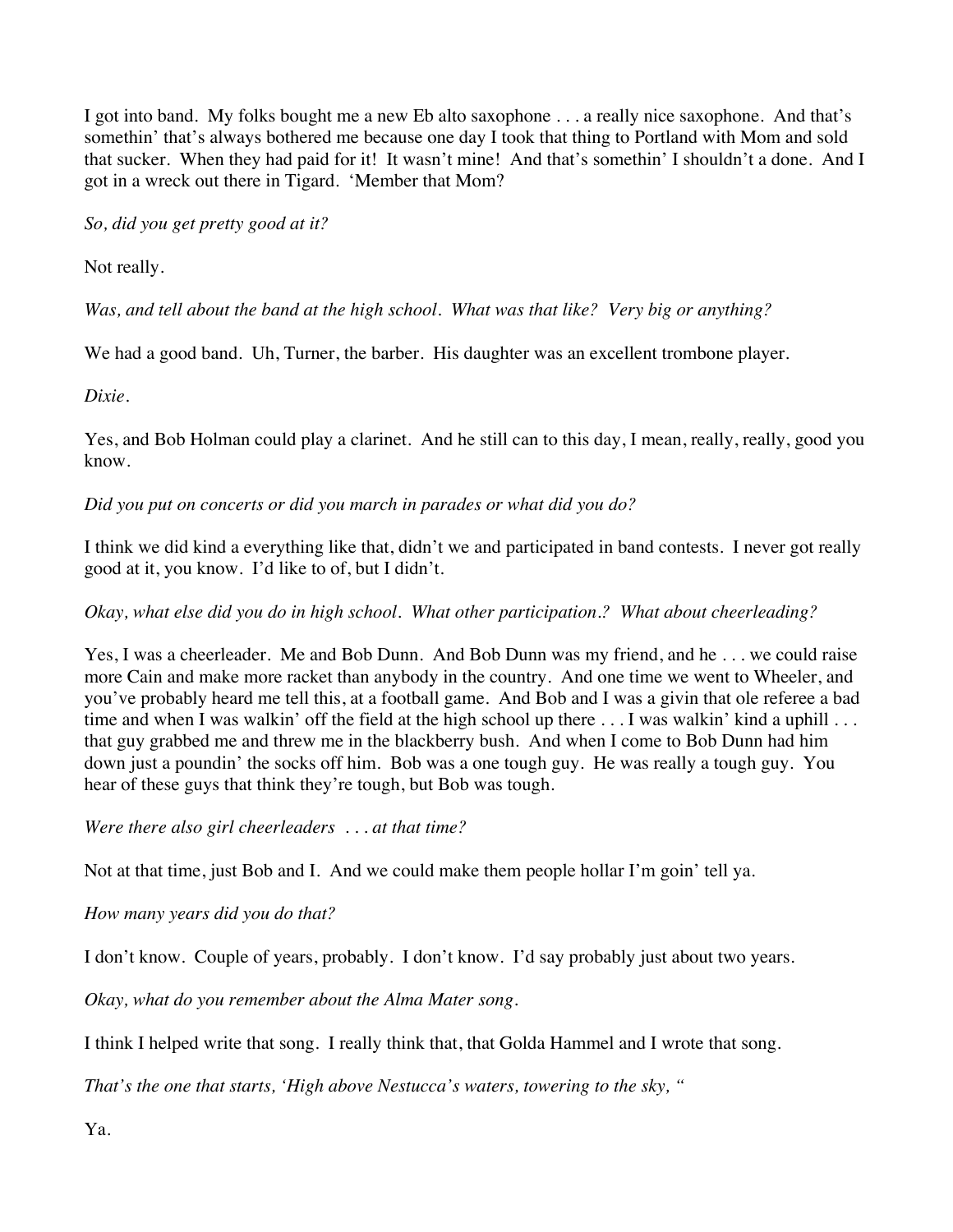*I can't repeat the whole thing.*

I can't remember either now.

*Okay.*

And they used to give us time off from classes to go and do stuff like that in high school.

*To, to what . . . write songs or practice . . .*

Ya, ya, or to practice. Ya.

## *Remember any special teachers in high school that stand out in your mind?*

Well, I was walking down the street in Naples, Italy, when I ran into Miss Seavy who was my typing teacher, and we had quite a talk over there. And of course afterwards I went to a reunion and she was there and we had quite a talk. She was a real slender lady, but the most efficient person you ever saw at shorthand or anything like that. She was really a good gal.

*So she taught you typing in high school?*

Yes, she did.

*Do you think your high school was pretty modern at that time with equipment and the building and stuff?*

Oh I think so. I got to where I could really type. I don't know how many words a minute, but I was pretty good at it, wasn't I Mom?

*How did you get to school in high school?*

Well, I rode the school bus or I got to where I drove a lot. I had a model A Ford then with a rumble seat. And a course then I got a '37 chev. But I had a little tough luck with it once in awhile ... get it bent up. Right Mom? Oh, ya, other people did. Ya, they did, didn't they! Elton and Bob Holman and all them guys wrecked my car.

*So what about your experiences as an adult with schools because your kids went to Beaver School. What do you remember when your kids were in school about being on the school board or the programs or PTAs or anything?*

Oh, I don't remember anything about grade school. I don't think I was on the sch . . . Yes I was on the school board. I remember that.

*What about you talked about watching for planes near the school. The shelter during the war when you watched for planes. About how old were you at that point?*

Well, I was probably 15 maybe even 16.